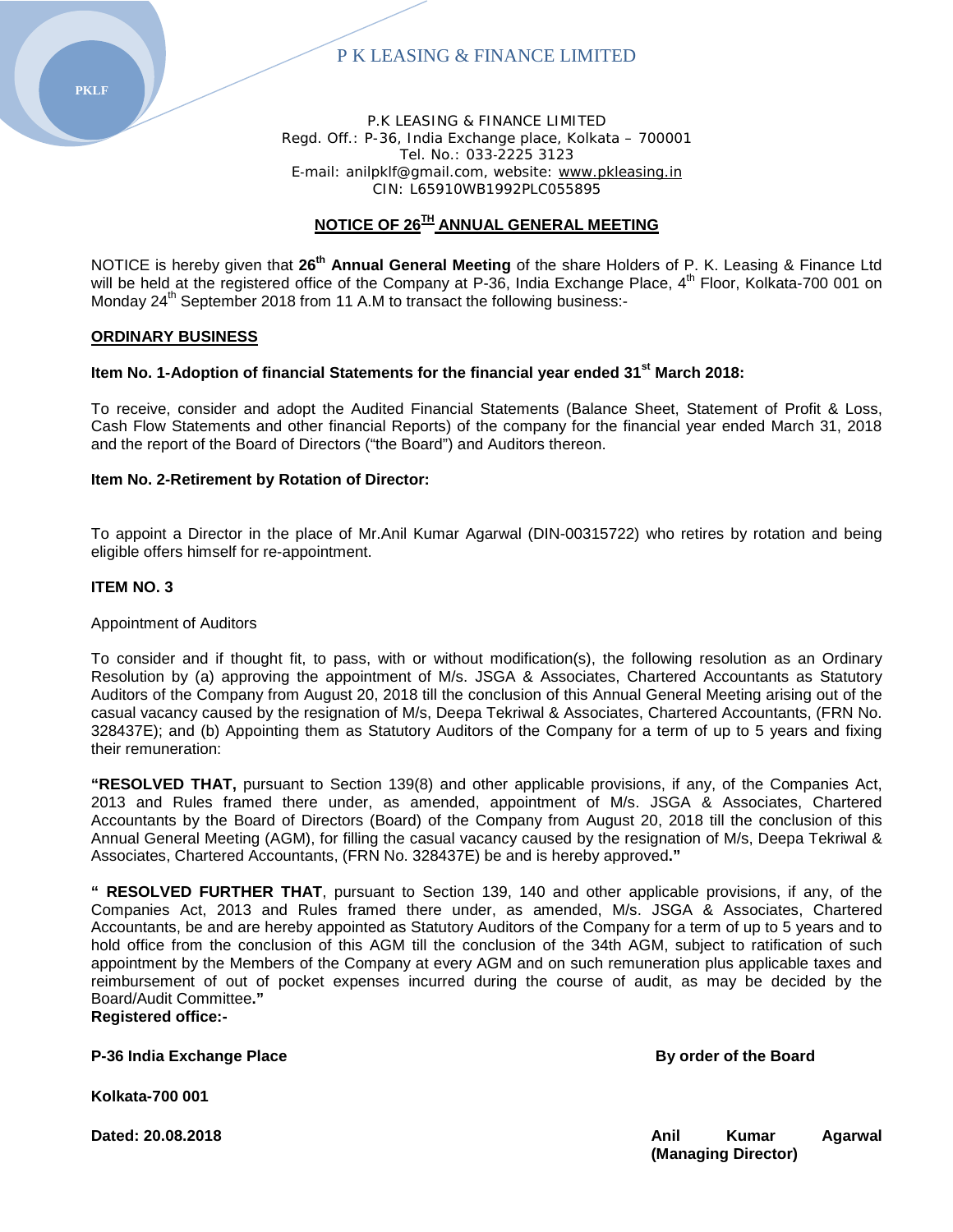**NOTES:**

- **1. AN EXPLANATORY STATEMENT PURSUANT TO SECTION 102 OF THE COMPANIES ACT, 2013 SETTING OUT MATERIAL FACTS AND REASONS FOR THE PROPOSED RESOLUTIONS IS ANNEXED HERETO**
- **2. A MEMBER ENTITLED TO ATTEND AND VOTE AT THE AGM IS ENTITLED TO APPOINT A PROXY TO ATTEND AND VOTE IN THE MEETING, INSTEAD OF HIMSELF/ HERSELF**
- **3. AND THE PROXY NEED NOT BE A MEMBER OF THE COMPANY.**
- **4.** A PERSON CAN ACT AS PROXY ON BEHALF OF MEMBERS UPTO AND NOT EXCEEDING FIFTY AND HOLDING IN THE AGGREGATE NOT MORE THAN TEN PERCENT OF THE TOTAL SHARE CAPITAL OF THE COMPANY. FURTHER, A MEMBER HOLDING MORE THAN TEN PERCENT OF THE TOTAL SHARE CAPITAL OF THE COMPANY CARRYING VOTING RIGHTS MAY APPOINT A SINGLE PERSON AS PROXY AND SUCH PERSON SHALL NOT ACT AS PROXY FOR ANY OTHER PERSON OR MEMBER. THE INSTRUMENT APPOINTING PROXY MUST BE DEPOSITED AT THE REGISTERED OFFICE OF THE COMPANY NOT LESS THAN 48 HOURS BEFORE THE COMMENCEMENT OF ANNUAL GENERAL MEETING.
- **5.** The instrument appointing the proxy, duly completed, must be deposited at the company's registered office not less than 48 hours before the commencement of the meeting. A proxy for the AGM is enclosed.
- **6.** A person can act as proxy on behalf of members not exceeding fifty and holding in the aggregate not more than ten percentage of the total share capital of the company carrying voting rights. A member holding more than ten percentage of the total share capital of the company carrying voting right may appoint a single person as proxy and such person shall not act as proxy for any other person or shareholders
- **7.** Members/ Proxies should bring the Attendance Slip duly filled, enclosed herewith to attend the meeting.
- **8.** Corporate Members intending to send their authorized representatives to attend the meeting are requested to send a certified copy of the Board Resolution to the Company, authorizing their representatives to attend and vote on their behalf at the Annual General Meeting.
- **9.** A statement giving the relevant details of the Directors seeking re-appointment under Item Nos. 2 forms the part of this Notice. The Directors have furnished the requisite consents/declarations for their appointment.
- **10.** The Register of Directors' and Key Managerial Personnel and their shareholding, maintained under section 170 of the Companies Act 2013, will be available for inspection by the members at the AGM.
- **11.** The Register of the Contracts or Arrangement in which the directors are interested, maintained under section 189 of the Companies Act 2013, will be available for inspection by the members at the AGM.
- **12.** The Register of Members and share Transfer Books of the Company shall remain close from Tuesday 18<sup>th</sup> September 2018 to Monday 24<sup>th</sup> September 2018 (both days inclusive) for the year ended 31 March, 2018 and the AGM.
- **13.** Members whose shareholding is in the electronic mode are requested to direct change of necessary details to their respective Depository Participant(s).
- **14.** Members holding shares in the physical form are requested to address all correspondences to the Registrar and Share Transfer Agent, Niche Technologies Pvt. Ltd., D–511, Bagree Market, 5<sup>th</sup> Floor, 71 B.R.B. Basu Road, Kolkata – 700-001.
- **15.** The company is concerned about the environment and utilizes natural resources in a sustainable way. We therefore request you to register your E–Mail ID with your Depository Participant(s) to enable us to send Annual Report and other correspondences via e – mail and hard copies will only be sent to the members who are not available on the e‐ mail. Members can also refer their folio number / Client ID and send their contact Information along with the e- mail ID to the company at: [anilpklf@gmail.com](mailto:anilpklf@gmail.com)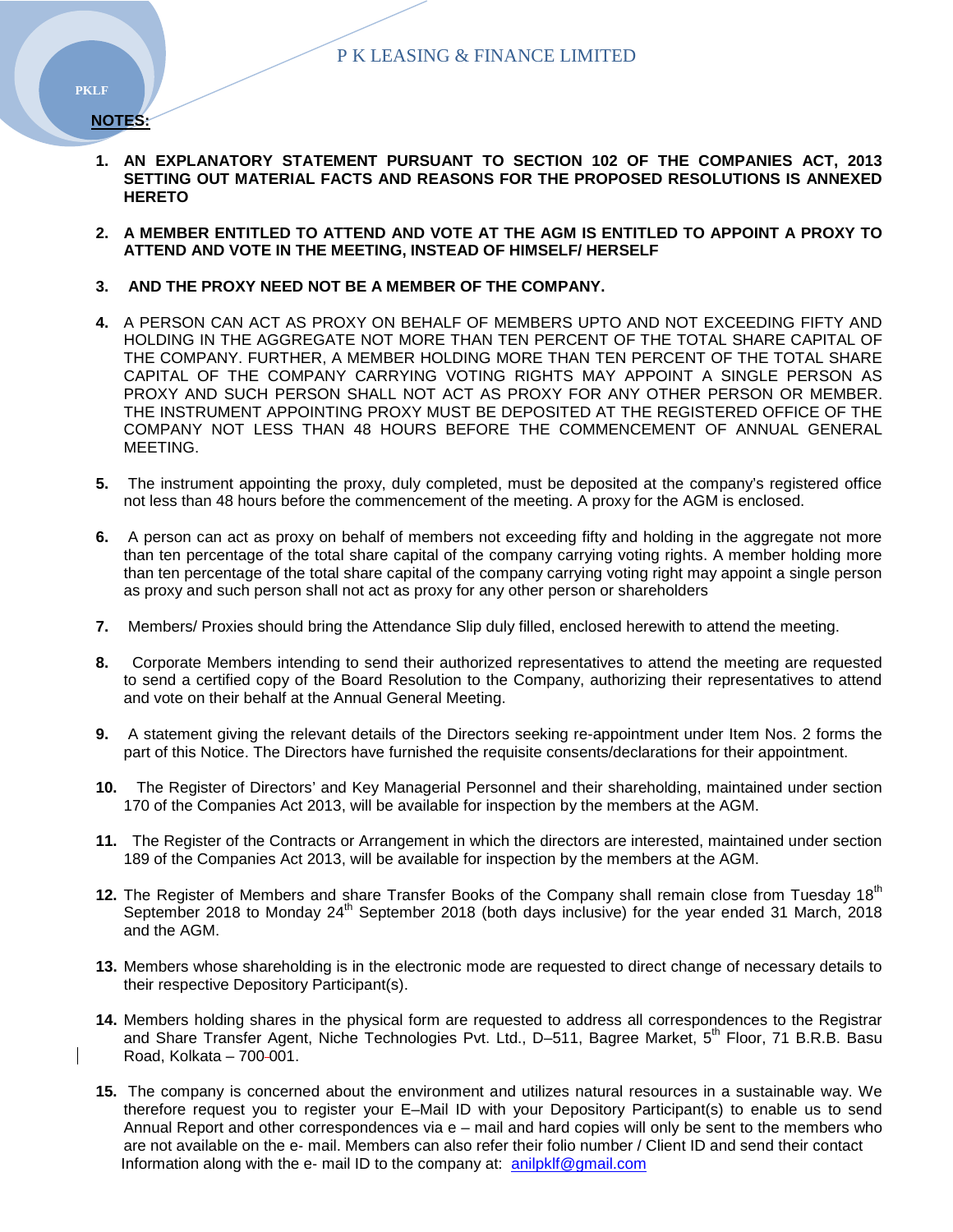- 16. Members may also note that the notice of the 26<sup>th</sup> Annual General Meeting and the Annual Report for 2018 will also be available on the Company's website www.pkleasing.in for their download. Members are also entitled to receive the physical copies of aforesaid documents upon making a request for the same, free of cost. For any communication, the shareholders may also send request to the e-mail ID: [anilpklf@gmail.Com](mailto:anilpklf@gmail.Com)
- **17.** The Securities and Exchange Board of India (SEBI) vide its circular dated 20th April, 2018 has mandated registration of Permanent Account Number (PAN) and Bank Account Details for all securities holders. Members holding shares in physical form are therefore, requested to submit their PAN and Bank Account Details to to the Registrar and Share Transfer Agent, Niche Technologies Pvt. Ltd., D–511, Bagree Market, 5<sup>th</sup> Floor, 71 B.R.B. Basu Road, Kolkata – 700-001. by sending a duly signed letter along with self-attested copy of PAN Card and original cancelled cheque. The original cancelled cheque should bear the name of the Member. In the alternative Members are requested to submit a copy of bank passbook / statement attested by the bank. Members holding shares in demat form are requested to submit the aforesaid information to their respective Depository Participant.
- **18.** Additional information, pursuant to Regulation 36 of SEBI (LODR) Regulations, 2015, in respect of the directors seeking appointment/re-appointment at the AGM of aforesaid notice, is furnished as Annexure to the Notice. The directors have furnished consent/declaration for their appointment/re-appointment as required under the Companies Act, 2013 and the Rules there under.
- **19.** Members are requested to bring their copies of the Reports and Accounts to the meeting. Members seeking any information or clarification on the Accounts are requested to send, in writing, queries to the company, at least one week before the date of the meeting, Replies will be provided, in respect of such written queries, only at the meeting.
- **20.** In case of joint holders attending the meeting, only such joint holder who is higher in the order of names will be entitled to vote.
- **21.** At present the Company's equity shares are listed on the stock exchanges at Kolkata (The Calcutta Stock Exchange Association Ltd) and Mumbai (Metropolitan Stock Exchange of India Ltd), Listing fees for the financial year 2017-2018 have been paid to all the aforesaid Stock Exchanges. Members are informed that the scripts of the Company have been activated both in CDSL & NSDL and may be dematerialized under the ISIN-INE061D01018. The custodian fees for the financial year 2017-2018 have been paid to all the aforesaid Depositories.
- **22.** All documents referred to in accompanying Notice are open for inspection at the registered office of the company on all working days between 11.00 AM to 1.00 PM up to the date of Annual General Meeting.
- **23.** The Ministry of Corporate Affairs (MCA) has taken a "Green Initiative in the Corporate Governance" by allowing paperless compliances by the companies and has issued circulars stating that service of notice/documents including Annual Report can be sent by e-mail to its members. To support this green initiative of the Government in full measure, members are requested to register their e-mail addresses in respect of electronic holding with the Depository through their concerned Depository Participants. Members who hold shares in physical form are requested to send their e-mail address to our companies email ID : [anilpklf@gmial.com](mailto:anilpklf@gmial.com)
- **24.** Institutional Members / Bodies Corporate (i.e. other than individuals, HUF, NRI etc.) are required to send scanned copy (PDF/JPG Format) of the relevant Board Resolution / Authority letter etc. together with attested specimen signature of the duly authorized signatory (ies) who are authorized to vote through e-mail at [mseema8@gmail.com](mailto:mseema8@gmail.com) ( Scrutinizer E-mail ID) with a copy marked to [helpdesk.evoting@cdslindia.com](mailto:helpdesk.evoting@cdslindia.com)  without which the vote shall not be treated as valid.
- **25.** The voting rights of shareholders shall be in proportion to their shares of the paid up equity share capital of the Company as on the cut-off date of Monday,  $17<sup>th</sup>$  September, 2018. A person who is not a member as on Cut Off date should treat this notice for information purpose only.
- **26.** The notice of Annual General Meeting will be sent to the members, whose names appear in the register of members / beneficial owner's position list provided by depositories as at closing hours of business, on  $M$ onday,  $17<sup>th</sup>$  August, 2018.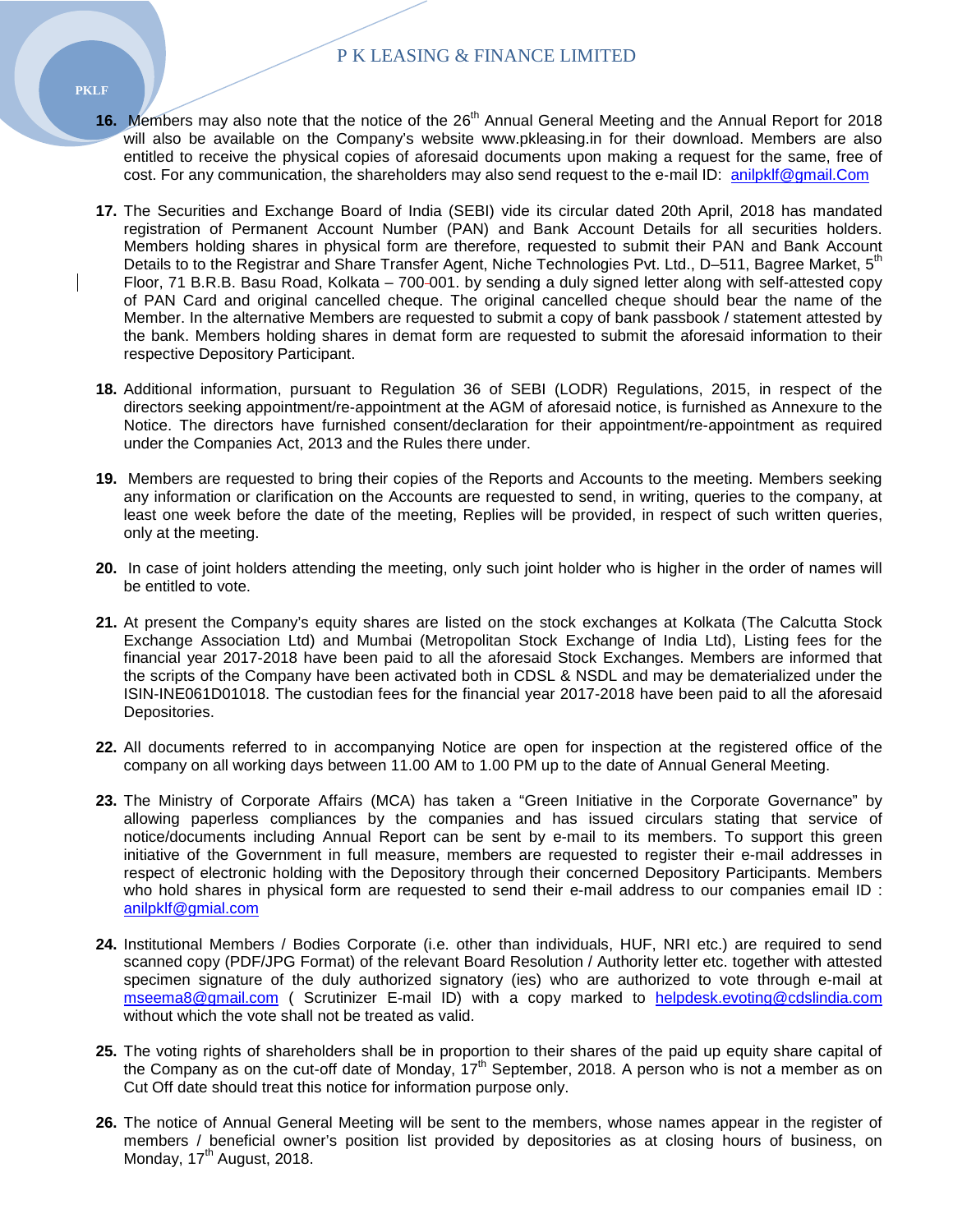- **27.** The shareholders shall have one vote per equity share held by them as on the cut-off date of Monday, 17<sup>th</sup> September, 2018. The facility of e-voting would be provided once for every folio / client id, irrespective of the number of joint holders.
- **28.** Since the Company is required to provide members the facility to cast their vote by electronic means, shareholders of the Company, holding shares either in physical form or in dematerialized form, as on the cutoff date of Monday,  $17<sup>th</sup>$  September, 2018, and not casting their vote electronically, may only cast their vote at the Annual General Meeting.
- **29.** Notice of the AGM along with attendance slip, proxy form along with the process, instructions and the manner of conducting e-voting is being sent electronically to all the members whose e-mail IDs are registered with the Company / Depository Participant(s). For members who request for a hard copy and for those who have not registered their email address, physical copies of the same are being sent through the permitted mode.
- **30.** Investors, who became members of the Company subsequent to the dispatch of the Notice / Email and hold the shares as on the cut-off date i.e. Monday,  $17<sup>th</sup>$  September, 2018 are requested to send the written / email communication to the Company at anilpklf@gmail.com by mentioning their Folio No. / DP ID and Client ID to obtain the Login-ID and Password for e-voting.
- **31.** Ms. Seema Manglunia Practicing Company Secretary (Membership No 10520) has been appointed as the Scrutinizer to scrutinize the remote e-voting process and voting at the AGM in a fair and transparent manner. The Scrutinizer shall after the conclusion of voting at the general meeting, will first count the votes cast at the meeting and thereafter unblock the votes cast through remote e-voting in the presence of at least two witnesses not in the employment of the company and shall make, not later than 48 hours of the conclusion of the AGM, a consolidated Scrutinizer's Report of the total votes cast in favour or against, if any, to the Chairman of the Company or a person authorized by him in writing, which shall countersign the same and declare the result of the voting forthwith.
- **32.** The Results declared along with the Scrutinizer's Report shall be placed on the Company's website www.pkleasing.in and on the website of CDSL viz www.cdslindia.com. The same will be communicated to the stock exchanges viz. Metropolitan Stock Exchange of India Limited and The Calcutta Stock Exchange Association Limited, where the shares of the company are listed.
- **33.** Since e-voting facility (including Ballot Forms) is provided to the Members pursuant to the provisions of Section 108 of the Companies Act, 2013, read with Companies (Management and Administration) Rules, 2014, voting by show of hands are not allowed.
- **34.** The Chairman shall, at the AGM, at the end of discussion on the resolutions on which voting is to held, allow voting with the assistance of scrutinizer, by use of "Ballot Paper" for all those members who are present at the AGM but have not cast their votes by availing the remote e-voting facility.

#### **VOTING THROUGH ELECTRONIC MEANS**

**I.** In compliance with provisions of Section 108 of the Companies Act, 2013, Rule 20 of the Companies (Management and Administration) Rules, 2014 as amended by the Companies (Management and Administration) Amendment Rules, 2015 and Regulation 44 of the SEBI (LODR) Regulations, 2015, the Company is pleased to provide members facility to exercise their right to vote on resolutions proposed to be considered at the Annual General Meeting (AGM) by electronic means and the business may be transacted through e-Voting Services. The facility of casting the votes by the members using an electronic voting system from a place other than venue of the AGM ("remote e-voting") will be provided by Central Depository Services (India) Limited (CDSL).

**II**. The facility for voting through ballot paper shall be made available at the AGM and the members attending the meeting who have not cast their vote by remote e-voting shall be able to exercise their right at the meeting through ballot paper. The members who have cast their vote by remote e-voting prior to the AGM may also attend the AGM but shall not be entitled to cast their vote again.

#### **III**. **The process and manner for remote e-voting are as under:**

The remote e-voting period commences on Friday, 21<sup>st</sup> September, 2018 (9:00 AM IST) and ends on Sunday, 23<sup>rd</sup> September, 2018 (5:00 PM IST). During this period members' of the Company, holding shares either in physical form or in dematerialized form, as on the cut-off date of Monday  $17<sup>th</sup>$  September, 2018, may cast their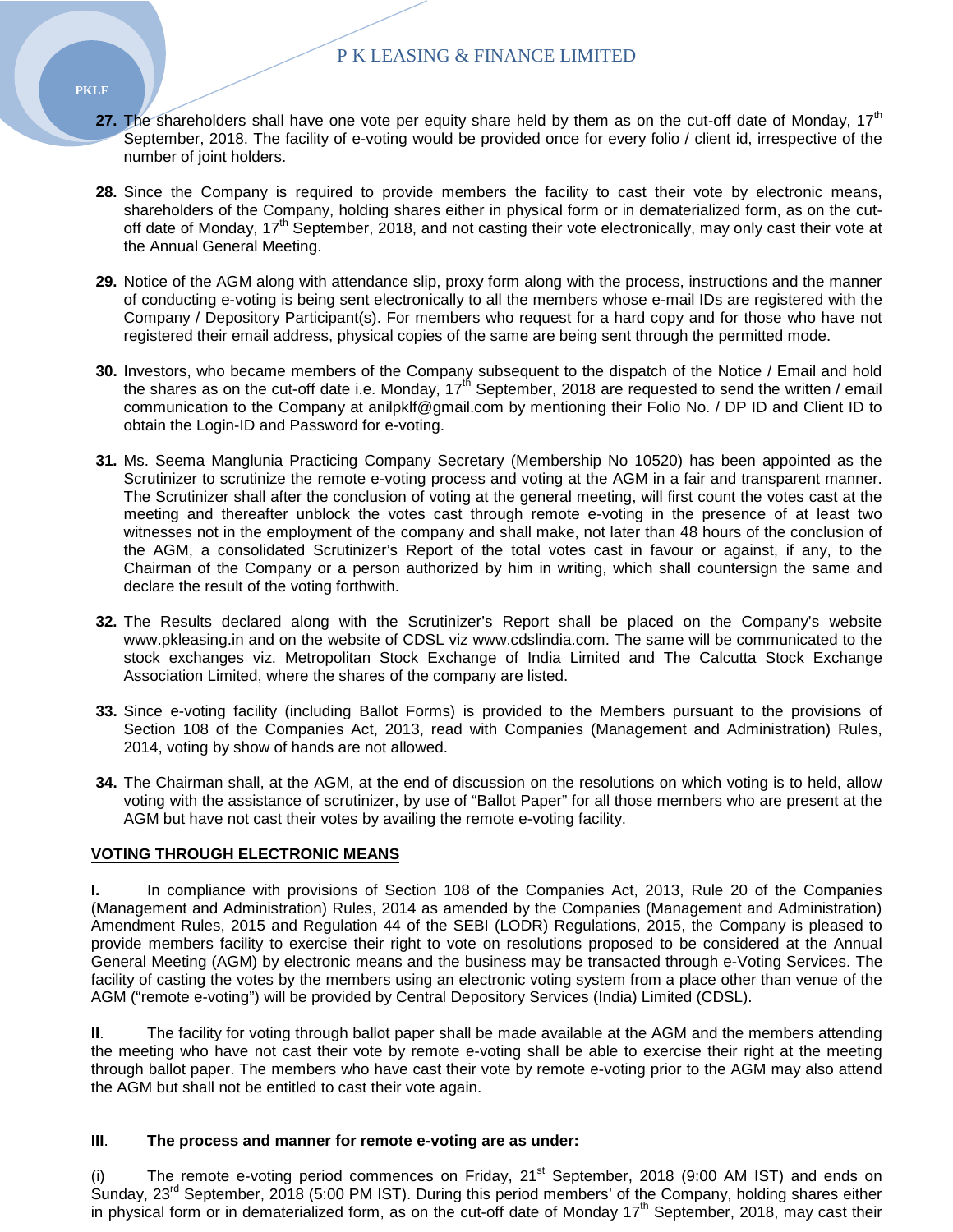**PKLF**

vote by remote e-voting. The remote e-voting module shall be disabled by CDSL for voting thereafter. Once the vote on a resolution is cast by the member, the member shall not be allowed to change it subsequently.

- (ii) The shareholders should log on to the e-voting website www.evotingindia.com during the voting period
- (iii) Click on "Shareholders" tab.
- (iv) Now Enter your User ID
- a. For CDSL: 16 digits beneficiary ID,
- b. For NSDL: 8 Character DP ID followed by 8 Digits Client ID,
- c. Members holding shares in Physical Form should enter Folio Number registered with the Company, excluding the special characters.
- (v) Next enter the Image Verification as displayed and Click on Login.

(vi) If you are holding shares in Demat form and had logged on to www.evotingindia.com and voted on an earlier voting of any company, then your existing password is to be used.

(vii) If you are a first time user follow the steps given below:

|               | For Members holding shares in Demat Form and Physical Form                                                                                                                                                                                                                     |
|---------------|--------------------------------------------------------------------------------------------------------------------------------------------------------------------------------------------------------------------------------------------------------------------------------|
| <b>PAN</b>    | Enter your 10 digit alpha-numeric PAN issued by Income Tax Department (Applicable for<br>both demat shareholders as well as physical shareholders)                                                                                                                             |
|               | Members who have not updated their PAN with the Company/Depository<br>Participant are requested to use the first two letters of their name and the 8 digits<br>of the sequence number in the PAN Field.                                                                        |
|               | In case the sequence number is less than 8 digits enter the applicable number of<br>0's before the number after the first two characters of the name in CAPITAL letters.<br>Eg. If your name is Ramesh Kumar with sequence number 1 then enter<br>RA00000001 in the PAN Field. |
| <b>DOB</b>    | Enter the Date of Birth as recorded in your demat account with the depository or in the<br>company records for your folio in dd/mm/yyyy format                                                                                                                                 |
| <b>Bank</b>   | Enter the Bank Account Number as recorded in your demat account with the depository or                                                                                                                                                                                         |
| Account       | in the company records for your folio.                                                                                                                                                                                                                                         |
| <b>Number</b> | Please Enter the DOB or Bank Account Number in order to Login.<br>$\bullet$                                                                                                                                                                                                    |
| (DBD)         | If both the details are not recorded with the depository or company then please<br>$\bullet$<br>enter the member-id / folio number in the Bank Account Number details field as<br>mentioned in above instruction (iv).                                                         |

(viii) After entering these details appropriately, click on **"SUBMIT"** tab.

(ix) Members holding shares in physical form will then directly reach the Company selection screen. However, members holding shares in demat form will now reach 'Password Creation' menu wherein they are required to mandatorily enter their login password in the new password field. Kindly note that this password is to be also used by the demat holders for voting for resolutions of any other company on which they are eligible to vote, provided that company opts for e-voting through CDSL platform. It is strongly recommended not to share your password with any other person and take utmost care to keep your password confidential.

(x) For Members holding shares in physical form, the details can be used only for e-voting on the resolutions contained in this Notice.

(xi) Click on the EVSN for the relevant Company Name i.e.**" P.K. LEASING & FINANCE LTD."** on which you choose to vote.

(xii) On the voting page, you will see **"RESOLUTION DESCRIPTION"** and against the same the option "YES/NO" for voting. Select the option YES or NO as desired. The option YES implies that you assent to the Resolution and option NO implies that you dissent to the Resolution.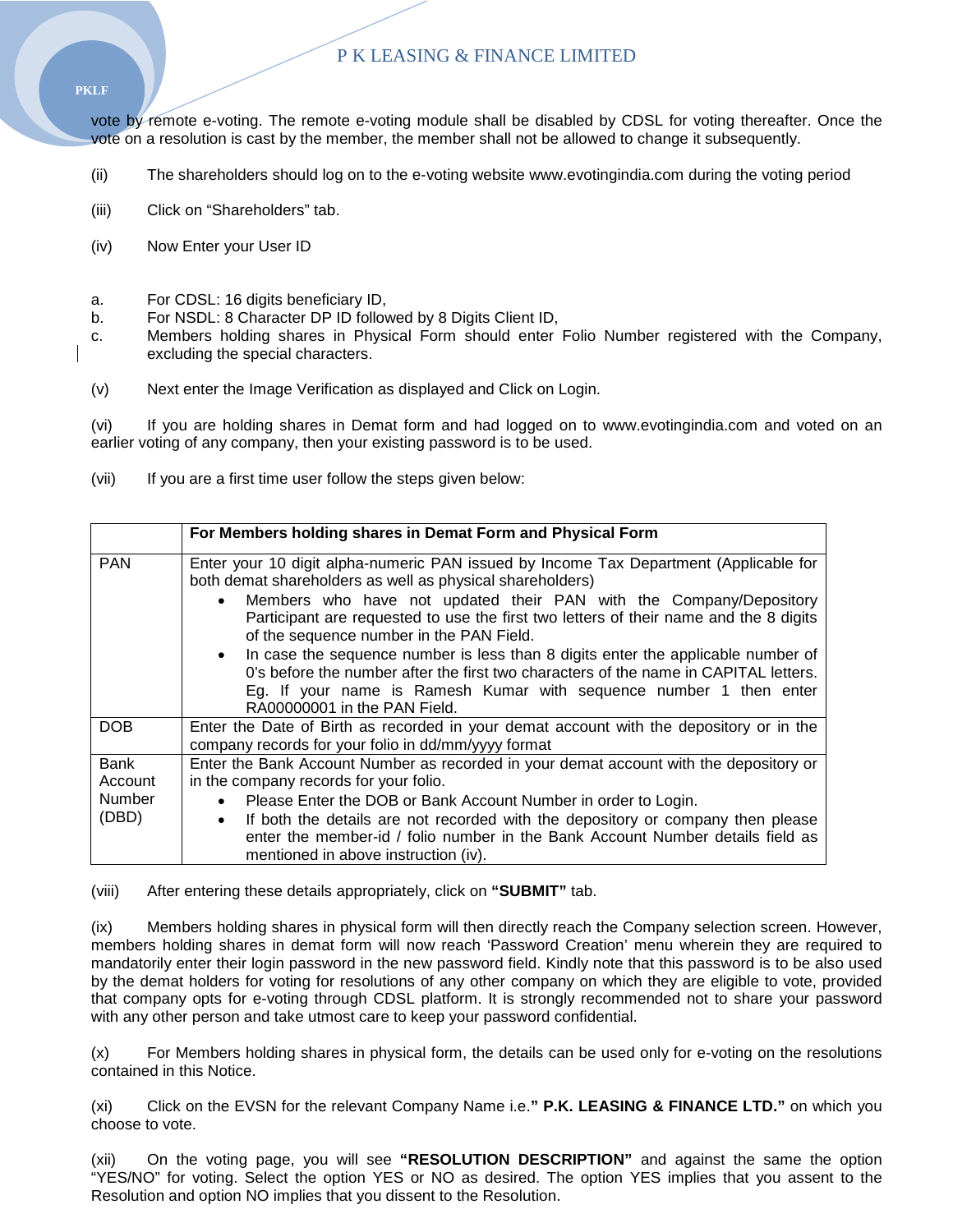(xiii) **Click on the "RESOLUTIONS FILE LINK"** if you wish to view the entire Resolution details.

(xiv) After selecting the resolution you have decided to vote on, click on **"SUBMIT".** A confirmation box will be displayed. If you wish to confirm your vote, click on "OK", else to change your vote, click on "CANCEL" and accordingly modify your vote.

(xv) Once you **"CONFIRM"** your vote on the resolution, you will not be allowed to modify your vote.

(xvi) You can also take out print of the voting done by you by clicking on **"Click here to print"** option on the Voting page.

(xvii) If Demat account holder has forgotten the same password then enter the User ID and the image verification code and click on Forgot Password & enter the details as prompted by the system.

#### (xviii) **Note for Institutional Shareholders & Custodians:**

• Institutional shareholders (i.e. other than Individuals, HUF, and NRI etc.) and Custodians are required to log on to https://www.evotingindia.com and register themselves as Corporate.

• A scanned copy of the Registration Form bearing the stamp and sign of the entity should be emailed to helpdesk.evoting@cdslindia.com.

• After receiving the login details they have to create a compliance user which should be created using the admin login and password. The Compliance user would be able to link the account(s) for which they wish to vote on.

• The list of accounts should be mailed to helpdesk.evoting@cdslindia.com and on approval of the accounts they would be able to cast their vote.

• A scanned copy of the Board Resolution and Power of Attorney (POA) which they have issued in favour of the Custodian, if any, should be uploaded in PDF format in the system for the scrutinizer to verify the same.

(xix) In case you have any queries or issues regarding e-voting, you may refer the Frequently Asked Questions ("FAQs") and e-voting manual available at www.evotingindia.com under help section or write an email to [helpdesk.evoting@cdslindia.com](mailto:helpdesk.evoting@cdslindia.com) or contact them at 1800 200 5533.

(xx) Shareholders can also cast their vote using CDSL's mobile app m-voting available for android based mobiles. The m-voting app can be downloaded from Google Play Store. iPhone and Windows phone users can download the app from the App Store and the Windows Phone store. Please follow the instructions as prompted by the mobile app while voting on your mobile.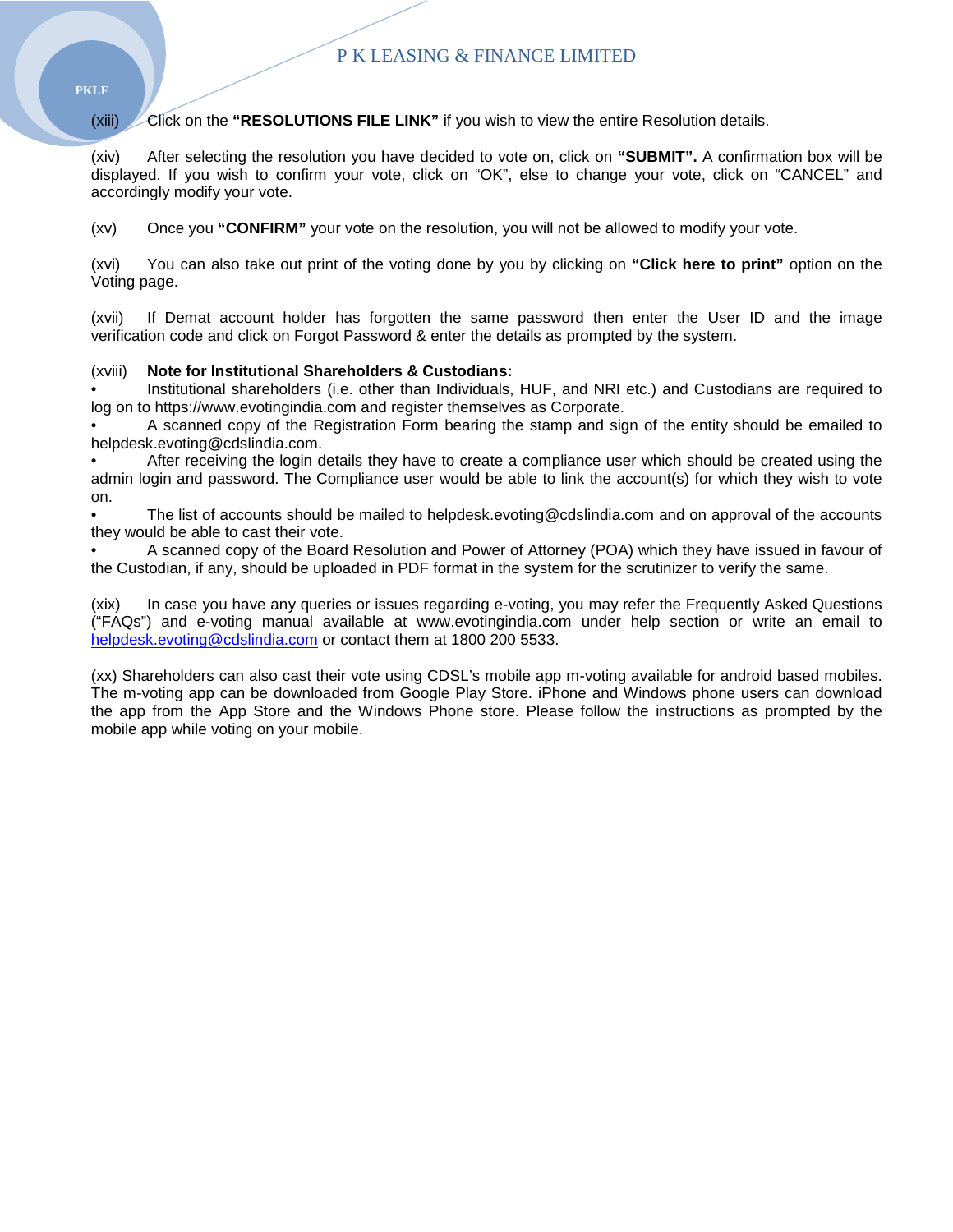# ROUTE MAP

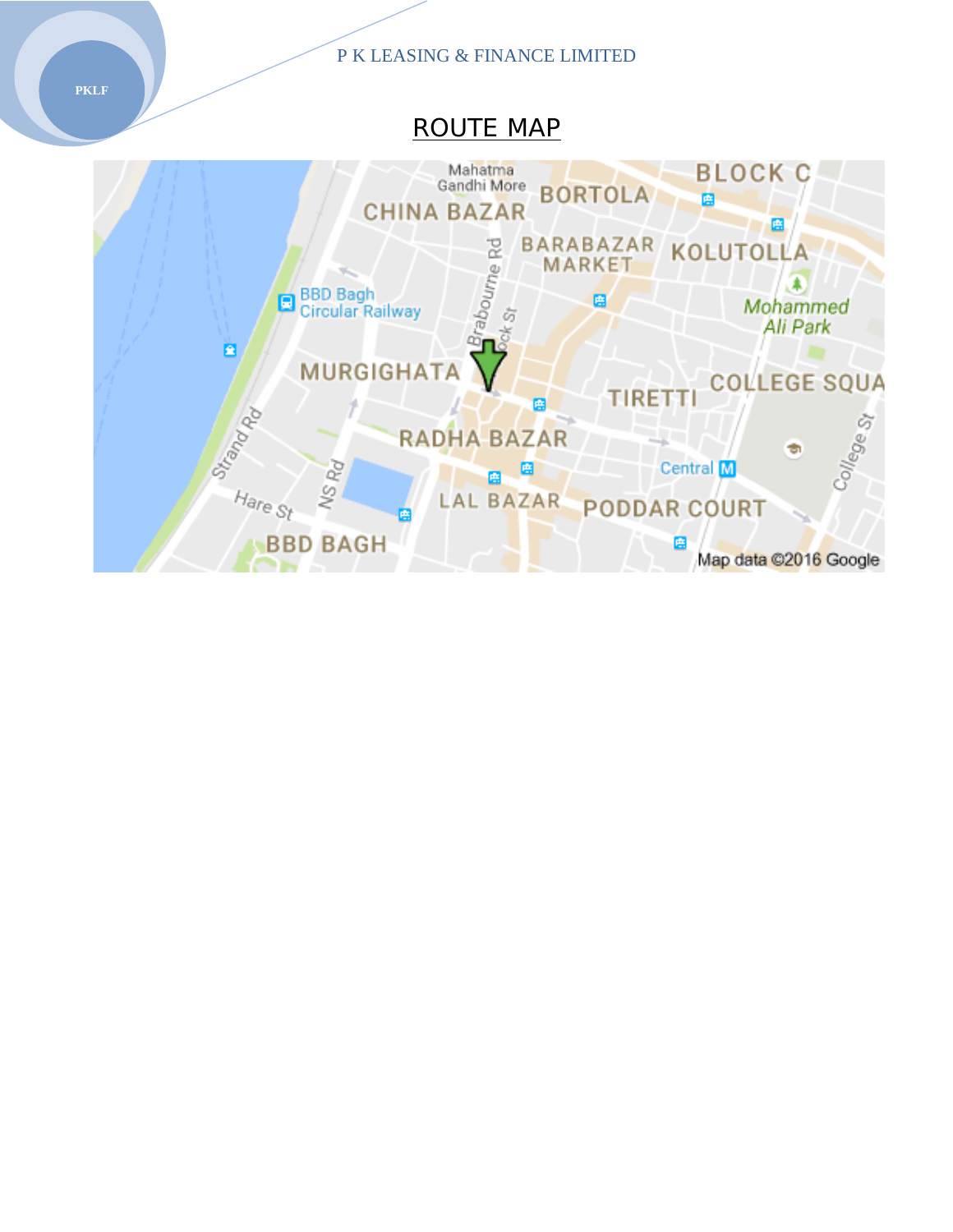Additional Information of Directors seeking re-appointment/appointment at the 26<sup>th</sup> Annual **General Meeting pursuant to Regulation 36(3) of SEBI (LODR) Regulation, 2015 and Secretarial standard-2**

# **(Annexure to Item No 2 of the Notice)**

**Brief Profile of the Directors seeking re-appointment in the 26th Annual General Meeting on 20th August, 2018**

| <b>Name of Director</b>                                                                 | Sri Anil Kumar Agarwal                                                               |
|-----------------------------------------------------------------------------------------|--------------------------------------------------------------------------------------|
| <b>Director Identification Number</b>                                                   | DIN-00315722                                                                         |
| Date of Birth                                                                           | $27th$ July 1974                                                                     |
| Date of First Appointment                                                               | 24 <sup>th</sup> May 2000                                                            |
| <b>Educational Qualification</b>                                                        | <b>BCOM</b>                                                                          |
| Expertise/Experience<br>specific<br>in<br>functional areas                              | Business and Corporate Advisory,<br><b>Taxation and NBFC financial</b><br>activities |
| Chairmanship/Membership<br>Οf<br><b>Committees in this Company</b>                      | Member in Stakeholders<br>Relationship Committee                                     |
| Present Status of directorship in<br>this Company                                       | <b>Managing Director</b>                                                             |
| Directorship in other Public Limited<br>Companies                                       | <b>None</b>                                                                          |
| Chairmanship/Membership<br>οf<br><b>Committees in other Public Limited</b><br>Companies | <b>None</b>                                                                          |
| Shareholding as on 31 <sup>st</sup> March 2018                                          | 11600 Shares (0.373%)                                                                |
| Seeking<br>appointment/re-<br>appointment                                               | Retire by rotation and Seeking re-<br>appointment                                    |
| <b>Rotational Status</b>                                                                | Retire by Rotation                                                                   |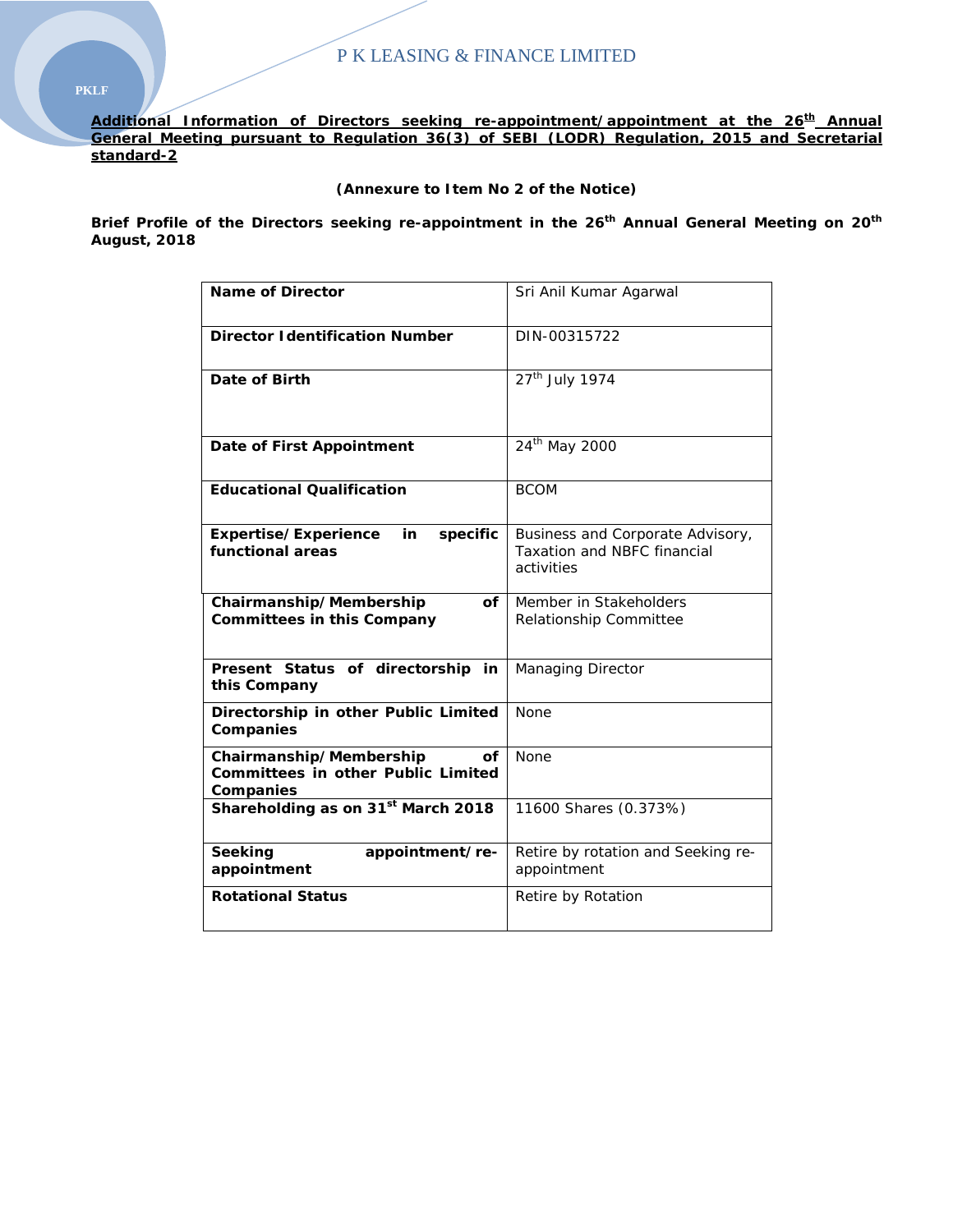# EXPLANATORY STATEMENT UNDER SECTION 102 OF THE COMPANIES ACT, 2013

# **Resolution No. 3**

Your Company's Auditors, M/s, Deepa Tekriwal & Associates, Chartered Accountants, (FRN No. 328437E) were appointed at the last AGM to hold office until the conclusion of the 30<sup>th</sup> AGM. However, vide their letter dated August 20, 2018 they have expressed their inability to continue as Statutory Auditors of your Company up to the conclusion of the forthcoming AGM. The Board thus appointed M/s. JSGA & Associates, Chartered Accountants as Statutory Auditors of your Company in the casual vacancy caused by the said resignation effective August 20, 2018 till the conclusion of the forthcoming AGM.

Pursuant to the provisions of Section 139 of the Act and Rules framed thereunder, as amended, it is mandatory to rotate the Statutory Auditors on completion of maximum term as provided therein. The Board on August 20, 2018, has recommended appointment of M/s. JSGA & Associates, Chartered Accountants as Statutory Auditors of the Company and to hold office for a period of up to 5 consecutive years from the conclusion of the 26th AGM till the conclusion of the  $31<sup>St</sup>$  AGM,. Your Company has obtained consent of M/s. JSGA & Associates, Chartered Accountants and a certificate in accordance with Section 139, 141 and other applicable provisions of the Act to the effect that their appointment, if made, shall be in accordance with the conditions prescribed and that they are eligible to hold office as Statutory Auditors of the Company.

None of the Directors, Key Managerial Personnel of your Company and their relatives are in any way concerned or interested, financially or otherwise in the said appointment.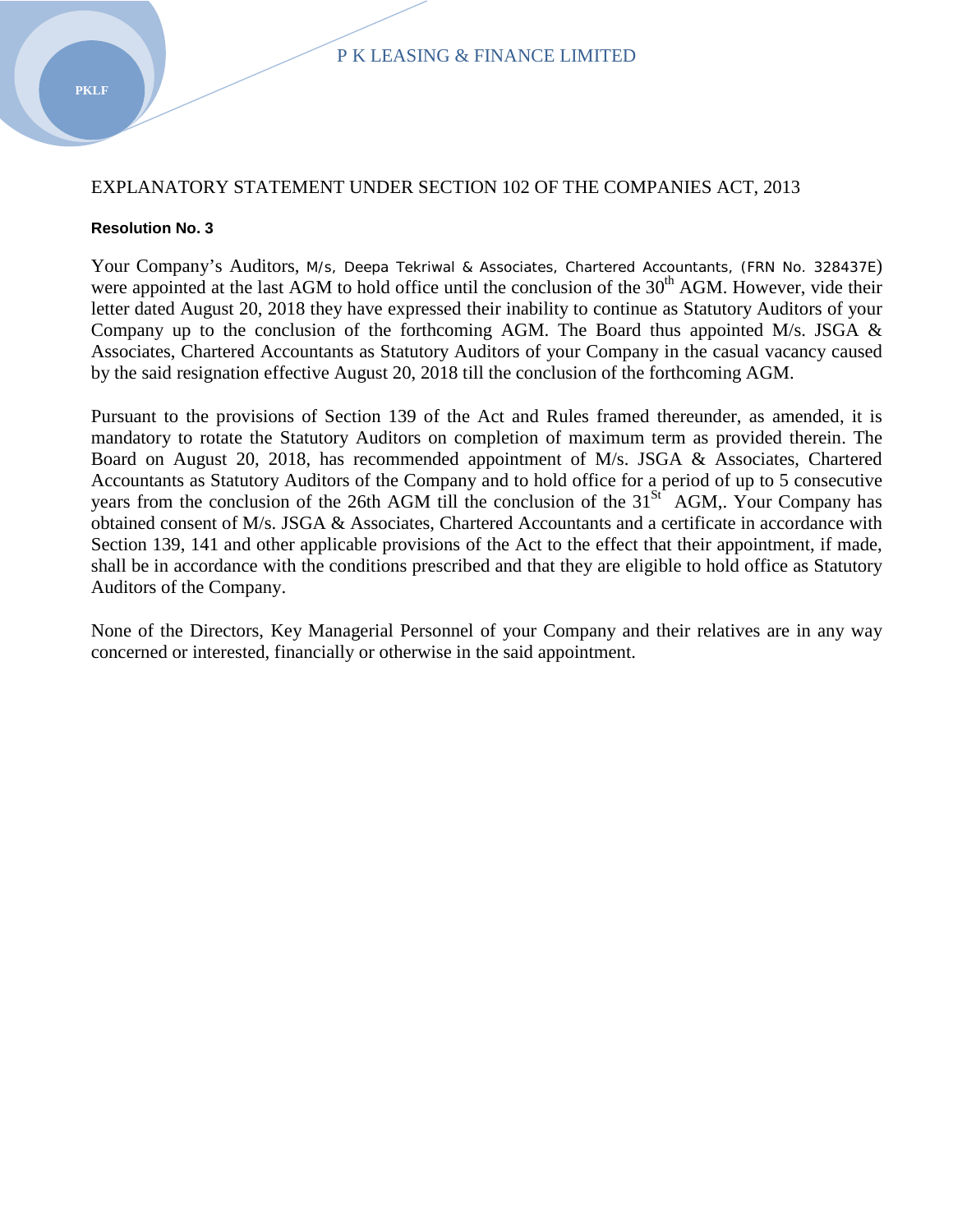P.K LEASING & FINANCE LIMITED Regd. Off.: P-36, India Exchange place, Kolkata – 700001 Tel. No.: 033‐2225 3123 E‐mail: anilpklf@gmail.com, website: www.pkleasing.in CIN: L65910WB1992PLC055895

# **BALLOT FORM**

(For voting for the resolutions to be passed at the 26<sup>th</sup> Annual General Meeting of the company to be held on Monday, the 24<sup>th</sup> September 2018 at 11.00 AM at P-36 India Exchange Place, 4th Floor, Kolkata-700001)

| Name of the Member(s)              |  |
|------------------------------------|--|
| <b>Registered Address</b>          |  |
| E-mail ID                          |  |
| Folio No. $\angle$ *DP-ID & Client |  |

I/We hereby exercise my/our vote in respect of the Resolution to be passes through ballot for the business stated in the Notice of the Company dated 20<sup>th</sup> August, 2018 by conveying my/our assent or dissent to the said Resolution by placing the tick mark at the appropriate box below:

| <b>Resolution</b> | Resolution(s)                                              | 1/we              | I/we              |
|-------------------|------------------------------------------------------------|-------------------|-------------------|
| Sr.No.            |                                                            | assent to<br>the  | dissent to<br>the |
|                   |                                                            | <b>resolution</b> | resolution        |
|                   |                                                            | (FOR)             | (AGAINST)         |
| 1.                | Ordinary Resolution to consider and adopt Balance Sheet,   |                   |                   |
|                   | Statement of Profit & Loss, Cash Flow Statements           |                   |                   |
|                   | together with Directors and Auditors report for the year   |                   |                   |
|                   | ended March 31, 2018                                       |                   |                   |
| 2.                | Ordinary Resolution seeking approval for re-appointment of |                   |                   |
|                   | Director Mr.Anil Kumar Agarwal (DIN-00315722) who          |                   |                   |
|                   | retires by rotation and being eligible offers himself for  |                   |                   |
|                   | reappointment.                                             |                   |                   |
| 3.                | Ordinary Resolution for (a) Approving the appointment of   |                   |                   |
|                   | M/s. JSGA & Associates, Chartered Accountants, as          |                   |                   |
|                   | Statutory Auditors of the Company from August 20, 2018     |                   |                   |
|                   | till the conclusion of this Annual General Meeting arising |                   |                   |
|                   | out of the casual vacancy caused by the resignation of     |                   |                   |
|                   | M/s, Deepa Tekriwal & Associates, Chartered Accountants    |                   |                   |
|                   | and                                                        |                   |                   |
|                   | (b) Appointing them as Statutory Auditors of the Company   |                   |                   |
|                   | for a term of up to 5 years and fixing their remuneration. |                   |                   |

**Signed this ………… day of …………. 2018.**

Signature of Shareholder **Signature of Proxy holder(s):** 

**Notes:**

**This Ballot Form shall be used by the Shareholders/Proxy holder who does not have access to the e-voting system**

**-------------------------------------- -----------------------------------------**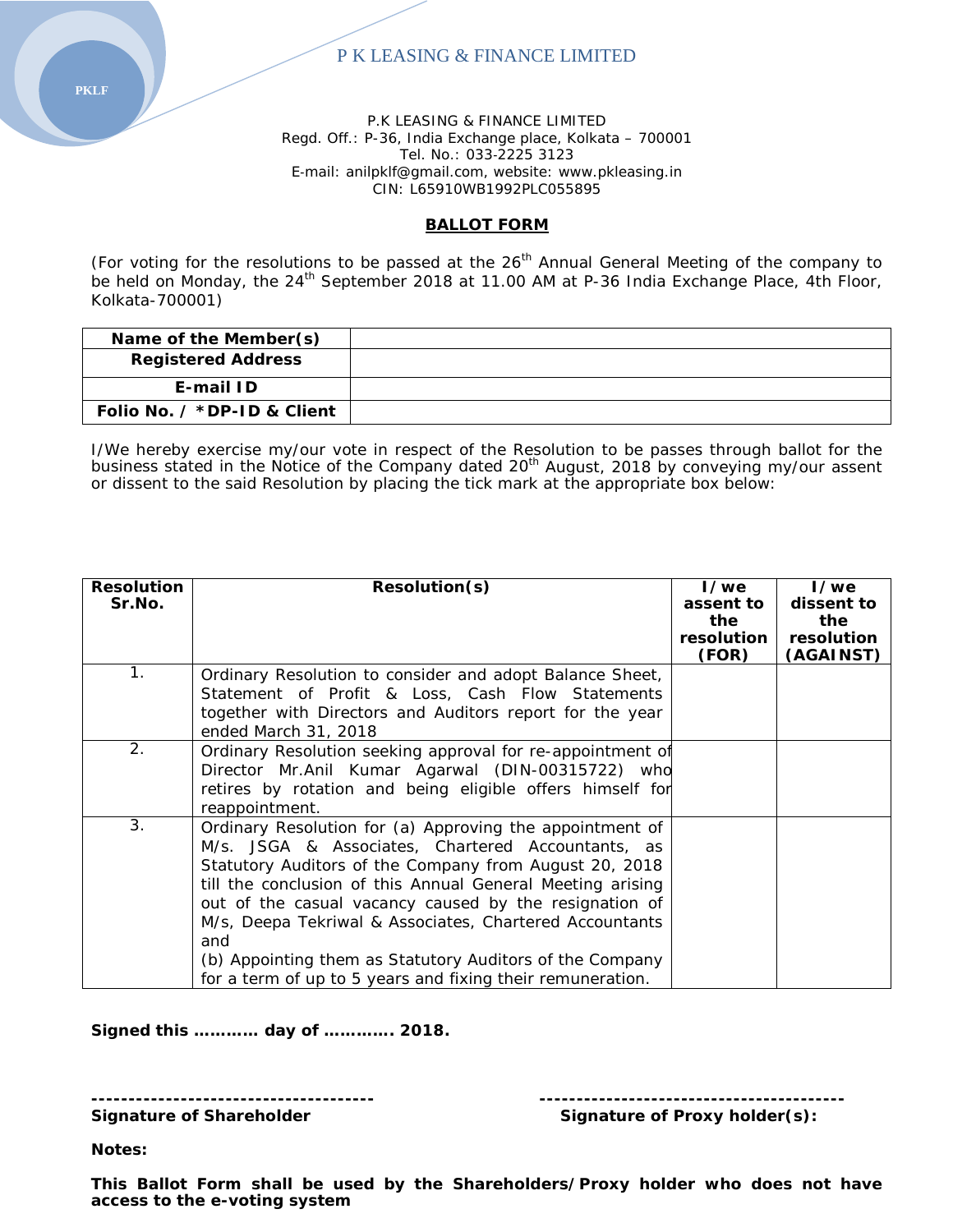

#### P.K LEASING & FINANCE LIMITED Regd. Off.: P-36, India Exchange place, Kolkata – 700001 Tel. No.: 033‐2225 3123 E‐mail: anilpklf@gmail.com, website: www.pkleasing.in CIN: L65910WB1992PLC055895

#### **PLEASE FILL ATTENDENCE SLIP AND HAND IT OVER AT THE ENTRANCE OF THE MEETING HALL JOINT SHAREHOLDERS MAY OBTAIN ADDITIONAL SLIP AT THE ENTRANCE OF THE MEETING**

#### **ATTENDANCE SLIP**

(26<sup>th</sup> Annual General Meeting Monday, the 24<sup>th</sup> September 2018 at 11.00 AM at P-36 India Exchange Place, 4th Floor, Kolkata-700001)

| Name of the Shareholder       |  |
|-------------------------------|--|
| <b>Address</b>                |  |
| Registered Folio/ DP ID &     |  |
| <b>Client ID</b>              |  |
| No of Shares held             |  |
| Name of the Proxy /           |  |
| Authorized Representative, if |  |
| any                           |  |

I certify that I am a registered Shareholder / Proxy for the registered Shareholder of the Company. I hereby record my presence at the 26<sup>th</sup> Annual General Meeting of the Company held on Monday, the 24<sup>th</sup> September 2018 at 11.00 AM at the Registered Office of the Company at P-36 India Exchange Place, 4th Floor, Kolkata-700001

#### --------------------------------------------------------------------------

**Signature of Shareholder/ Proxy/ Authorized Representative**

#### **Note:**

- 1. The Member/Proxy must bring this Attendance Slip to the Meeting, duly completed and signed, and hand over the same at the venue entrance.
- 2. Electronic copy of the Annual Report for 2018 and Notice of the Annual General Meeting along with Attendance Slip and Proxy Form is being sent to all the members whose email address is registered with the Company/Depositary Participant unless any member has requested for a hard copy of the same. Shareholders receiving electronic copy and attending the Annual General Meeting can print copy of this Attendance Slip.
- 3. Physical copy of the Annual Report for 2018 and Notice of the Annual General Meeting along with Attendance Slip and Proxy Form is sent in the permitted mode(s) to all members whose email id are not registered with the Company or have requested for a hard copy

(Shareholder attending the meeting in person or by proxy is requested to complete the attendance slip and handover at the entrance of the Meeting Hall)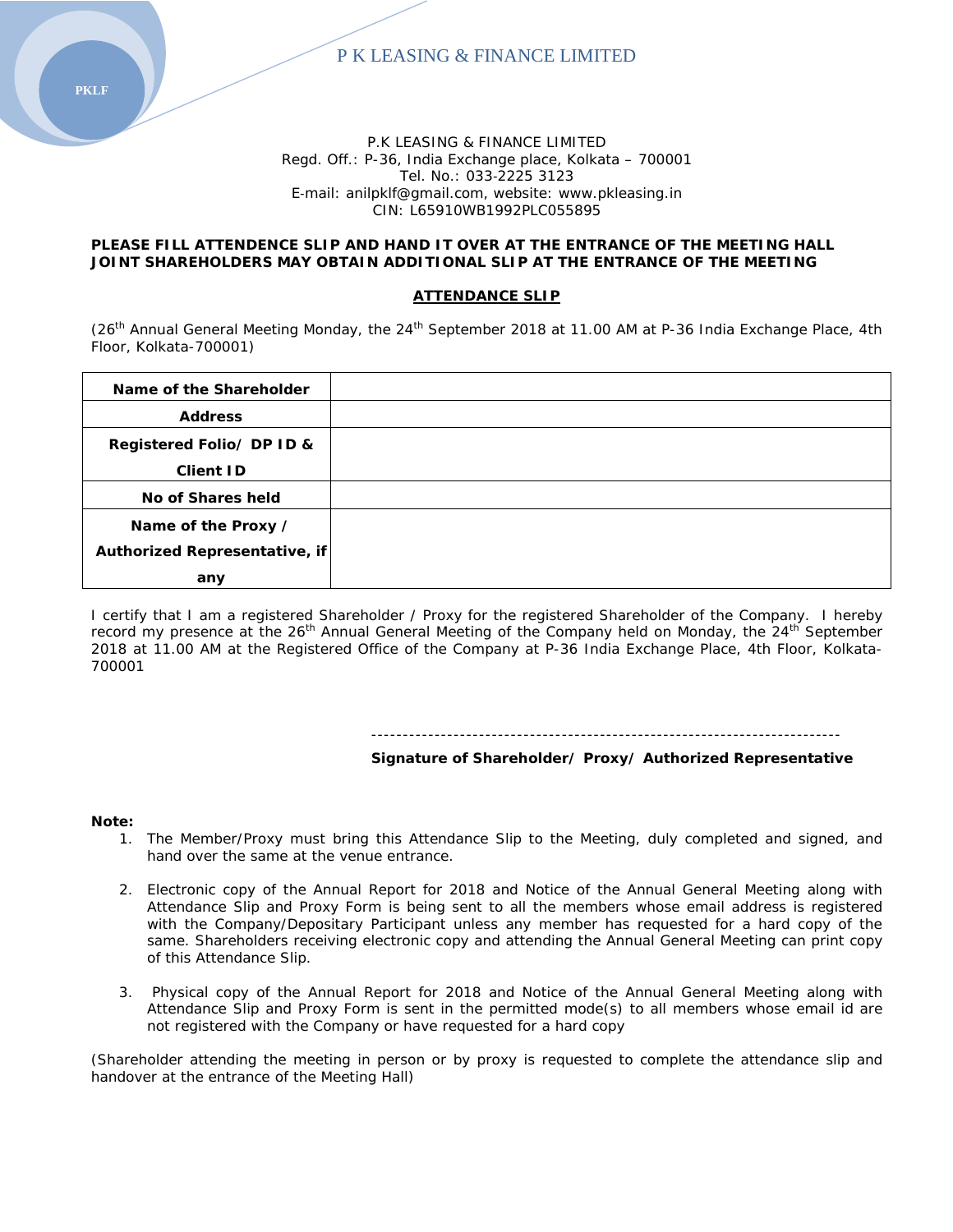Regd. Off.: P-36, India Exchange place, Kolkata – 700001 Tel. No.: 033‐2225 3123

E‐mail: anilpklf@gmail.com, website: www.pkleasing.in

CIN: L65910WB1992PLC055895

#### **PROXY FORM MGT-11**

[Pursuant to section 105(6) of the Companies Act, 2013 and rule 19(3) of Companies (Management and Administration) Rules, 2014]

**26TH Annual General Meeting, Monday, the 24th September, 2018 at 11.00 A.M.**

| Name of the Member(s)       |  |
|-----------------------------|--|
| <b>Registered Address</b>   |  |
| E-mail ID                   |  |
| Folio No. / *DP-ID & Client |  |

*\*Applicable for Investors holding shares in electronic form.*

I / We, being the member (s) of ……………………. shares of the above named company, hereby appoint:

|                | Name:          | Address:   |  |
|----------------|----------------|------------|--|
| $\mathbf{1}$ . | E-mail Id:     | Signature: |  |
|                | Or falling him |            |  |
|                | Name:          | Address:   |  |
| 2.             | E-mail Id:     | Signature: |  |
|                | Or falling him |            |  |
|                | Name:          | Address:   |  |
| 3.             | E-mail Id:     | Signature: |  |

as my / our Proxy to attend and vote (on a poll) for me / us and on my / our behalf at the  $26^{Th}$  Annual General Meeting of the Company to be held on Monday, the 24<sup>th</sup> September 2018 at 11.00 AM at the Registered Office of the Company at P-36 India Exchange Place, 4th Floor, Kolkata-700001 and at any adjournment(s) thereof in respect of such resolutions as is/are indicated below:-

\*\* I/We wish my/our above Proxy to vote in the manner as indicated in the box below:-

| <b>Resolution</b> | Resolution(s)                                                                | I/we       | I/we       |
|-------------------|------------------------------------------------------------------------------|------------|------------|
| Sr.No.            |                                                                              | assent to  | dissent to |
|                   |                                                                              | the        | the        |
|                   |                                                                              | resolution | resolution |
|                   |                                                                              | (FOR)      | (AGAINST)  |
| $\mathbf{1}$ .    | Ordinary Resolution to consider and adopt Balance Sheet, Statement of Profit |            |            |
|                   | & Loss, Cash Flow Statements together with Directors and Auditors report for |            |            |
|                   | the year ended March 31, 2018                                                |            |            |
| 2.                | Ordinary Resolution seeking approval for re-appointment of Director Mr.Anil  |            |            |
|                   | Kumar Agarwal (DIN-00315722) who retires by rotation and being eligible      |            |            |
|                   | offers himself for reappointment.                                            |            |            |
| 3.                | Ordinary Resolution for (a) Approving the appointment of M/s. JSGA &         |            |            |
|                   | Associates, Chartered Accountants, as Statutory Auditors of the Company      |            |            |
|                   | from August 20, 2018 till the conclusion of this Annual General Meeting      |            |            |
|                   | arising out of the casual vacancy caused by the resignation of M/s, Deepa    |            |            |
|                   | Tekriwal & Associates, Chartered Accountants and                             |            |            |
|                   | (b) Appointing them as Statutory Auditors of the Company for a term of up to |            |            |
|                   | 5 years and fixing their remuneration.                                       |            |            |

**Signed this ………… day of …………. 2018.**

#### **------------------------------------- -----------------------------------------**

#### Signature of Shareholder **Signature of Proxy holder(s):** Signature of Proxy holder(s): **Notes:**

**Affix Re.1 Revenue Stamp**

- 1. This form should be signed across the stamp as per specimen signature registered with the Company.
- 2. This form of Proxy in order to be effective should be duly completed and deposited at the
- Registered Office of the Company, not less than 48 hours before the commencement of the meeting.
- 3. A proxy need not be a member of the Company.
- 4. A person can act as proxy on behalf of members not exceeding fifty and holding in the aggregate not more than 10% of the total share capital of the Company carrying voting rights. A member holding more than 10% of the total share capital of the Company carrying voting rights may appoint a single person as proxy and such person shall not act as a proxy for any other person or shareholder.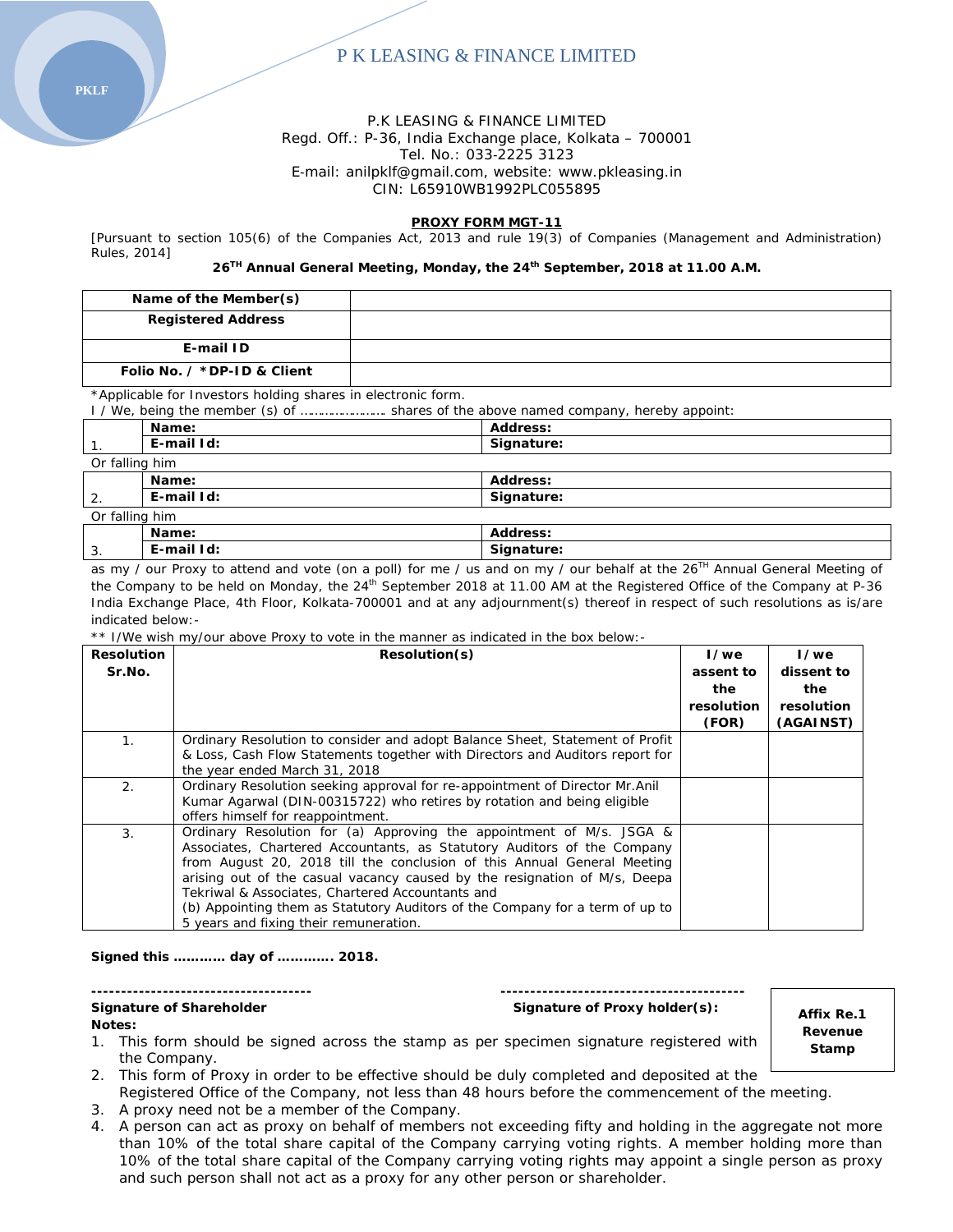- **PKLF**
	- 5. \*\*This is only optional. Please put an 'x' in the appropriate column against the resolutions indicated in the Box. If you leave the 'For' or 'Against' column blank against any or all the resolutions, your Proxy will be entitled to vote in the manner as he/she thinks appropriate.
	- 6. Appointing a proxy does not prevent a member from attending the meeting in person if he so wishes.
	- 7. In the case of joint holders, the signature of any one holder will be sufficient, but names of all the joint holders should be stated.